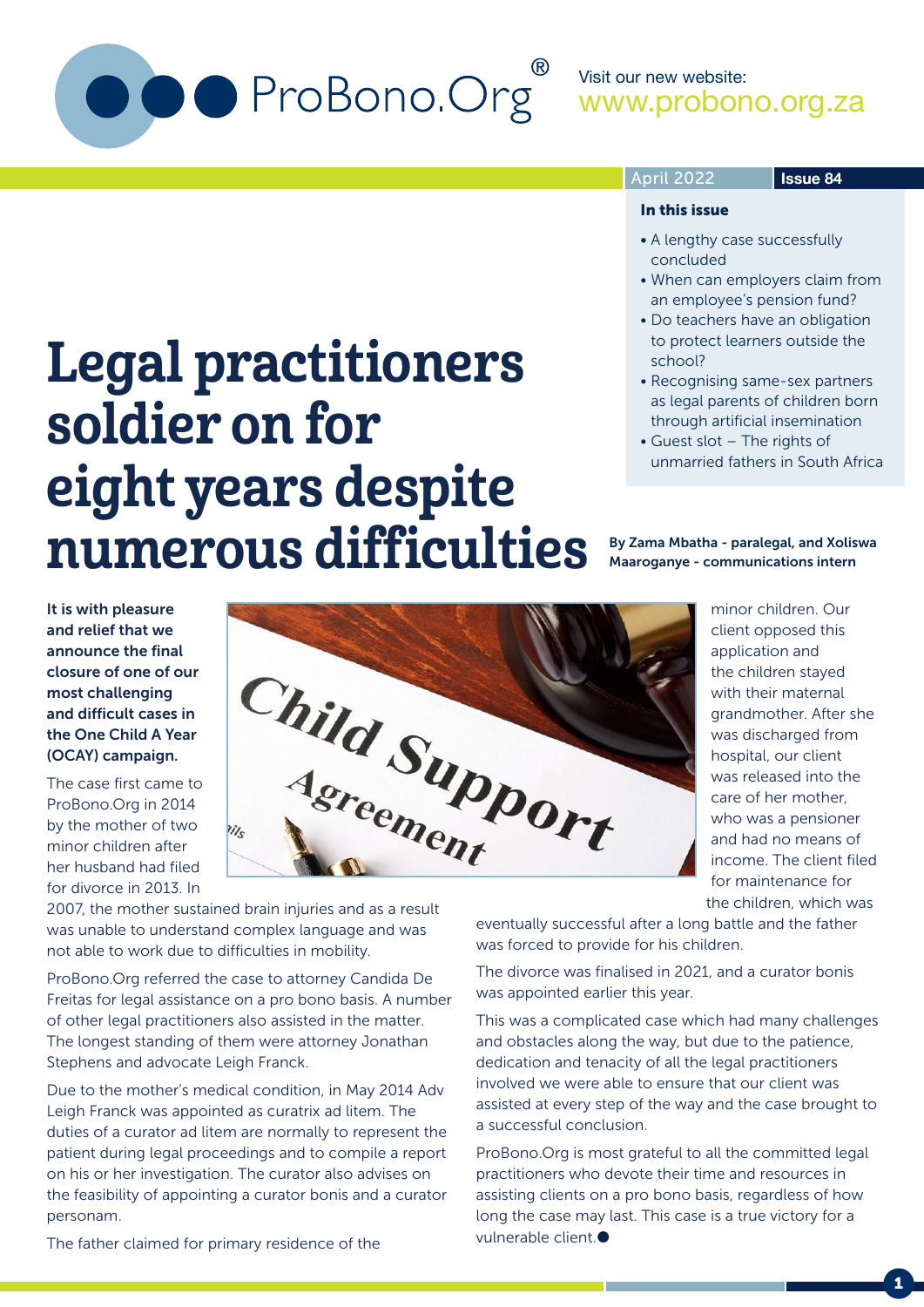## The employers' benefit under Section 37D of the Pension Fund Act By Neo Maloka, Johannesburg intern

A retirement fund is built up through the contributions of both the employer and employee over the course of the employee's employment. It attempts to hold the employers accountable, to make pay-outs to employees at their retirement age and not leave them impoverished.

In terms of the prevailing position in South Africa, the retirement funds of employees are secured from creditors. However, in certain circumstances creditors are allowed to make a claim on a member's retirement fund. For example, the power provided to the employer in terms of section 37D of the Pension Fund Act allows a registered fund to deduct any amount due by the member to their employer for the damages suffered by the latter as a result of the employee's wrongdoing. It is evident that this provision is solely earmarked for the employer who is able to prove that misconduct took place.

Although the aggrieved employer has an exclusive right to claim from the retirement benefits of the guilty employee for the damages suffered, one of the following requirements must be complied with in order for the claim to be successful:

- There must be a written admission of liability by the employee; or
- A civil judgement ordering an employee to reimburse the employer for the losses suffered through the misconduct, fraud or theft of the employee; or
- A criminal judgement against the employee, where the employee is found guilty of misconduct by a court of law. The court must issue a compensation order in terms of section 300 of the Criminal Procedure Act ordering the employee to reimburse the employer for the damages suffered.

It should be noted that any employer granted a civil judgement can lawfully have recourse against the provident or pension fund for the pension benefits of the employee guilty of misconduct.



It is plain that misconduct is a dominant element in a claim for damages suffered by the employer. As stated in the case of Moodley v Local Transitional Council of Scottburgh Umzinto, "the term misconduct must be defined in light of the word theft, dishonesty and fraud that precede it and ought to be understood to include acts of dishonesty or conduct that at least show signs of dishonesty".

What happens if an employee refuses to sign an admission of guilt? In other words, when they refuse to admit their wrongfulness and to compensate the employer for losses suffered? The only recourse available to the employer is to initiate legal proceedings against the employee and to withhold the employee's retirement funds until the proceedings are finalised. In this case, the employer has to approach the fund's board of trustees to withhold the employee's pension benefits pending the finalisation of the legal proceedings. The trustees can only withhold the employee's benefits after assessing whether the employer holds a claim that may possibly stand in court.

It goes without saying that when an employer makes an application to the pension fund for the deduction of the employee's benefit, based either on allegations of theft. fraud or misconduct, the burden of proof rests on the employer to show that the claim is valid and that it is the legitimate victim of the dishonourable acts by the employee.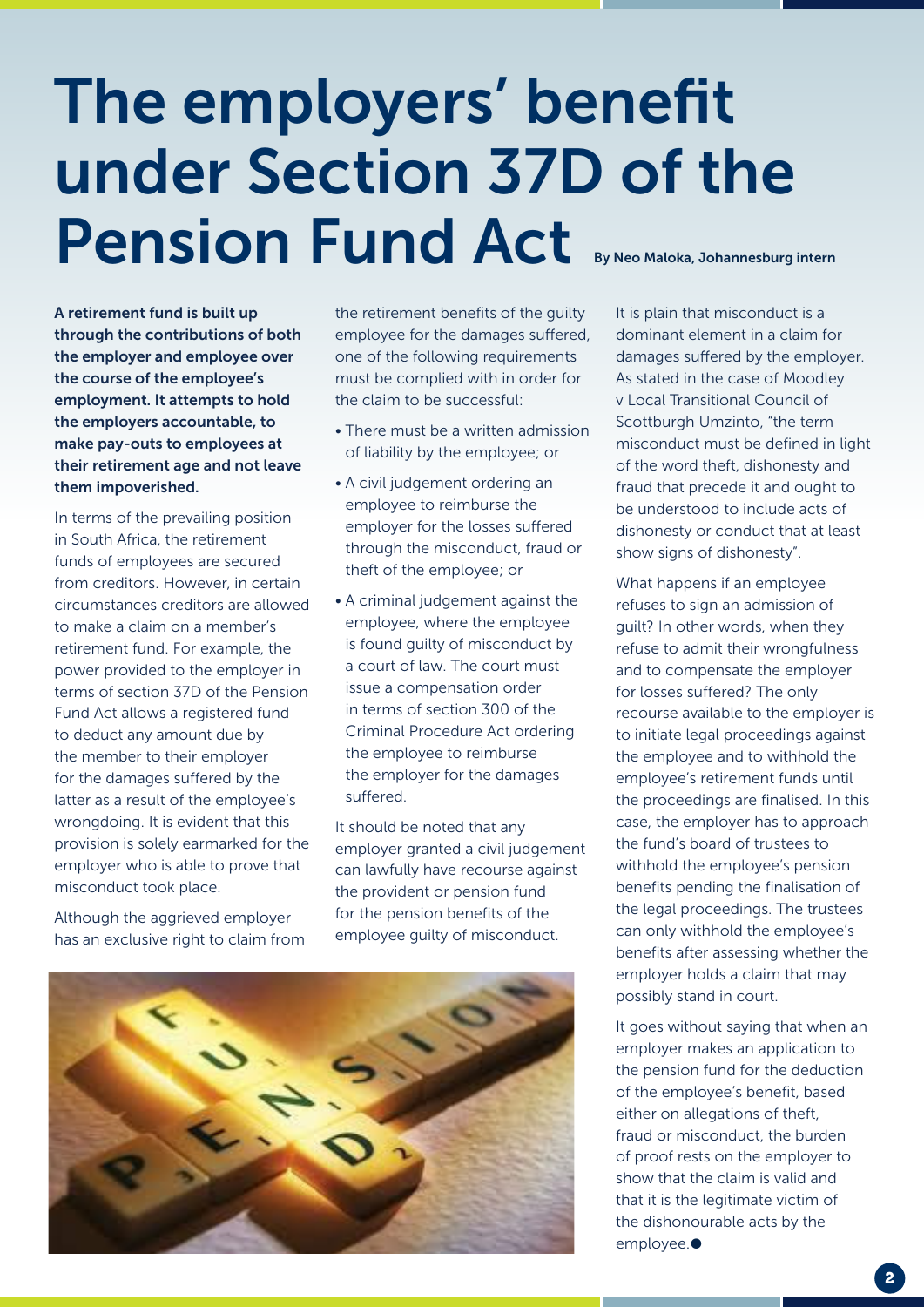# The role of teachers in protecting learners outside the school By Ayanda Zulu, Johannesburg intern

Access to justice for children is defined by UNICEF as "the ability of children to obtain a remedy when their rights are being violated, not respected or denied". Children, like their adult counterparts, have rights and disputes that require legal remedies. Due to the nature of a child, children usually do not have the ability to obtain a legal remedy on their own. In this case, parents and/or guardians take on the duty to represent the children and to ensure that their rights are not violated.

The same goes for teachers when a child is attending school. The teacher assumes the role of in loco parentis and takes on the obligation of the parent or guardian to take care of the child. This means that a teacher is responsible for protecting the child and acting in the best interest of the child. It goes without saying that the teacher also bears the responsibility to protect the child from external harm i.e. a child who has been neglected at home. This can mean that if a teacher is of the view that the child might be a victim of neglect, regardless of where it happens, they have a duty to protect that child and ensure that the child's rights are not abused. South Africa has mandatory reporting laws that prescribe how children can be protected.

#### Mandatory reporting laws

South African lawmakers recognise the necessity to protect children. As a country with the highest level of abuse and violence, it is not a far-fetched assumption that children are directly affected by neglect and abuse. The United Nations Convention on the Rights of the Child makes provision for protective and preventative measures. This includes the reporting of child abuse, neglect and maltreatment. Section 28(1)(d) of the South African Constitution states that every child has the right to be protected from maltreatment, neglect, abuse or degradation. The Children's Act in S110(1) makes reporting mandatory and prescribes certain groups of people with a mandatory duty to report abuse and/or neglect of children. The section reads as follows:

*"…teacher…who on reasonable grounds concludes that a child has been abused in a manner causing physical injury, sexually abused, or deliberately neglected, must report that conclusion in the prescribed form to a designated child protection organisation, the provincial department of social development or a police official."*



A teacher has a duty to report if a conclusion is drawn on reasonable grounds that a child is being neglected. I believe that a reasonable ground is a fair standard to ensure that there is limited space for mala fide reporting or reporting in bad faith. In terms of the Children's Act, teachers have a duty to report neglect that occurs outside the school or at home. S89 of the Children's Act further instructs that those who work at partial-care facilities must immediately report injury or abuse to the relevant authorities should it happen at the facility.

#### Are mandatory reporting laws working?

Legislation is clear on the matter of mandatory reporting. However, there are barriers to reporting, especially in cases where neglect takes place outside the school. Mildred Bekink (2021) identified three barriers to reporting:

- Lack of understanding in reporting legislation and hard evidence;
- Concerns regarding legal consequences; and
- Lack of faith in child protection services.

To overcome the above barriers, it is important that teachers are kept abreast of proper guidelines and procedures to reporting. This can be achieved by providing training to teachers and information about the laws governing the topic. Schools may also work closely with social services and the police services to ensure that reporting is seamless and necessary followups are done. To achieve trust in the system, teachers must be educated about the laws and perceive the protections afforded to children as being viable.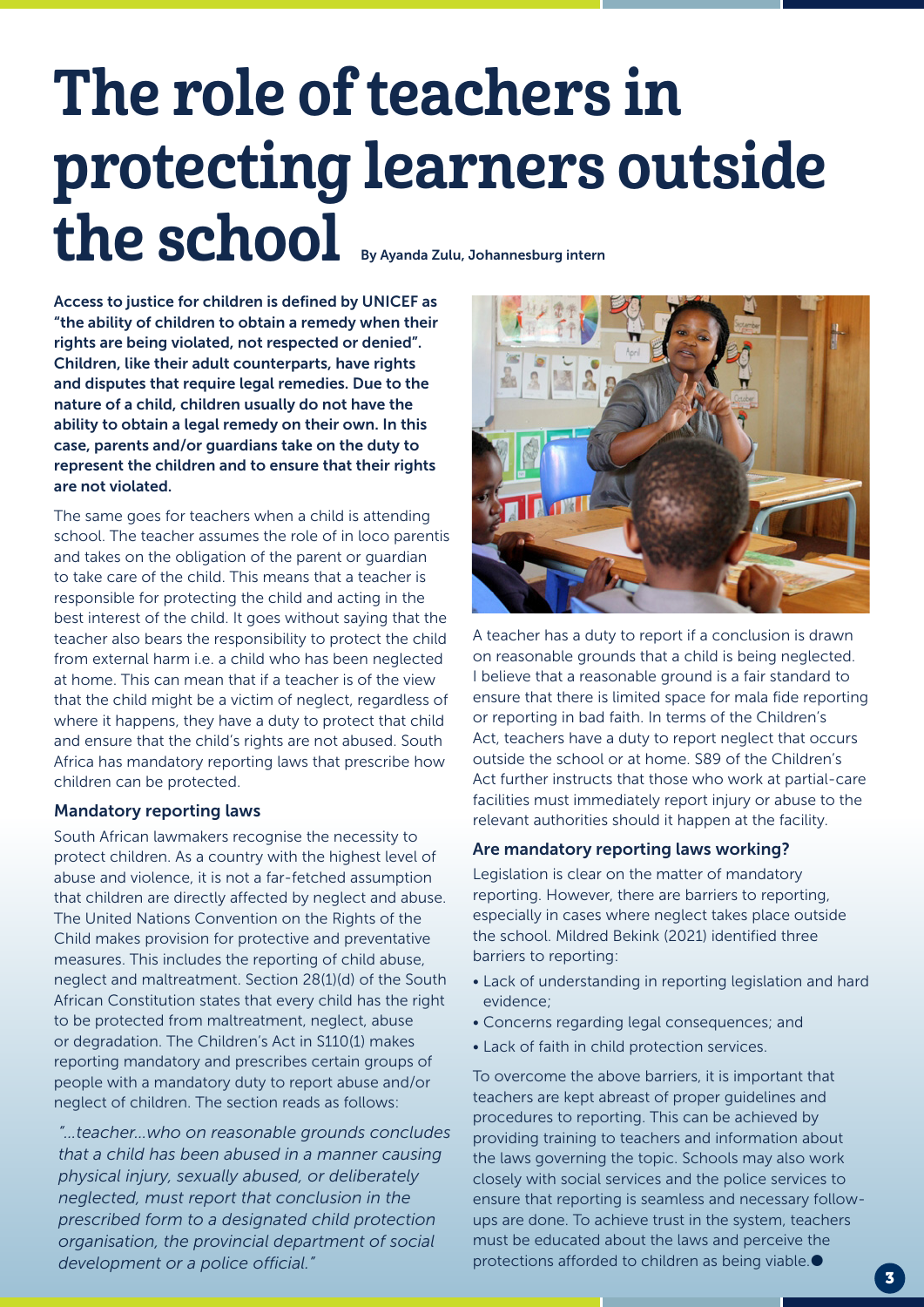### The Children's Act fails to recognise permanent life partners as legal parents of children conceived through artificial insemination By Tyler Idas, Cape Town intern

Since the recently-decided High Court case of *Jane Bwanya vs The Master of the High Court*, the Constitutional Court affirmed and acknowledged the reality of the many diversified families that exist within South African society. In the above case, the Constitutional Court recognised that the Intestate Succession Act made provision for the surviving spouse and surviving same-sex partner to claim from the estates of their deceased partners, but failed to extend the same benefit to surviving partners in opposite-sex life partnerships, thus discriminating on the basis of marital status and gender. Subsequently, the court ordered that a partner in a permanent life partnership be included wherever the word "spouse" appeared within the Intestate Succession Act.

Although South African law has been the forerunner in prioritising the recognition and development of rights in relation to the LGBTQI+ community, through lived experience, same-sex couples still remain prejudiced due to a failure on the part of our legislature to amend the law to reflect and give effect to greater inclusivity and less discrimination on the basis of one's gender, sexual orientation and marital status.

The reality is that same-sex parents continue to endure costly legal hurdles to be fully recognised under our law as parents of a

child conceived through artificial insemination, further hindering their right to start a family. A recent trend in High Court judgments has seen an increase in confirmation that the Children's Act discriminates against unmarried partners, most notably same-sex partners in permanent life partnerships.

A recent judgment in the Pretoria High Court has declared Section 40 of the Children's Act 38 of 2005 (the Act), which regulates the parental rights of couples who conceive children through artificial insemination, unconstitutional. The judgment is seminal for unmarried couples in permanent life partnerships who want to have children through artificial insemination, and who choose not to enter into a marriage or a civil union. This is due to the fact that the Act does not automatically recognise both individuals in a long-term partnership as the legal parents of a child conceived through artificial insemination.

In respect of the recent High Court judgment, the same-sex couple in the case, who remain anonymous as ordered by the court, expressed their desire to start a family through artificial insemination. However, as noted by the couple, the Children's Act was a barrier to them starting a family in terms of the limitations that it imposed on the non-donating partner within the relationship. The couple said that this was unconstitutional for two main reasons. Firstly, the failure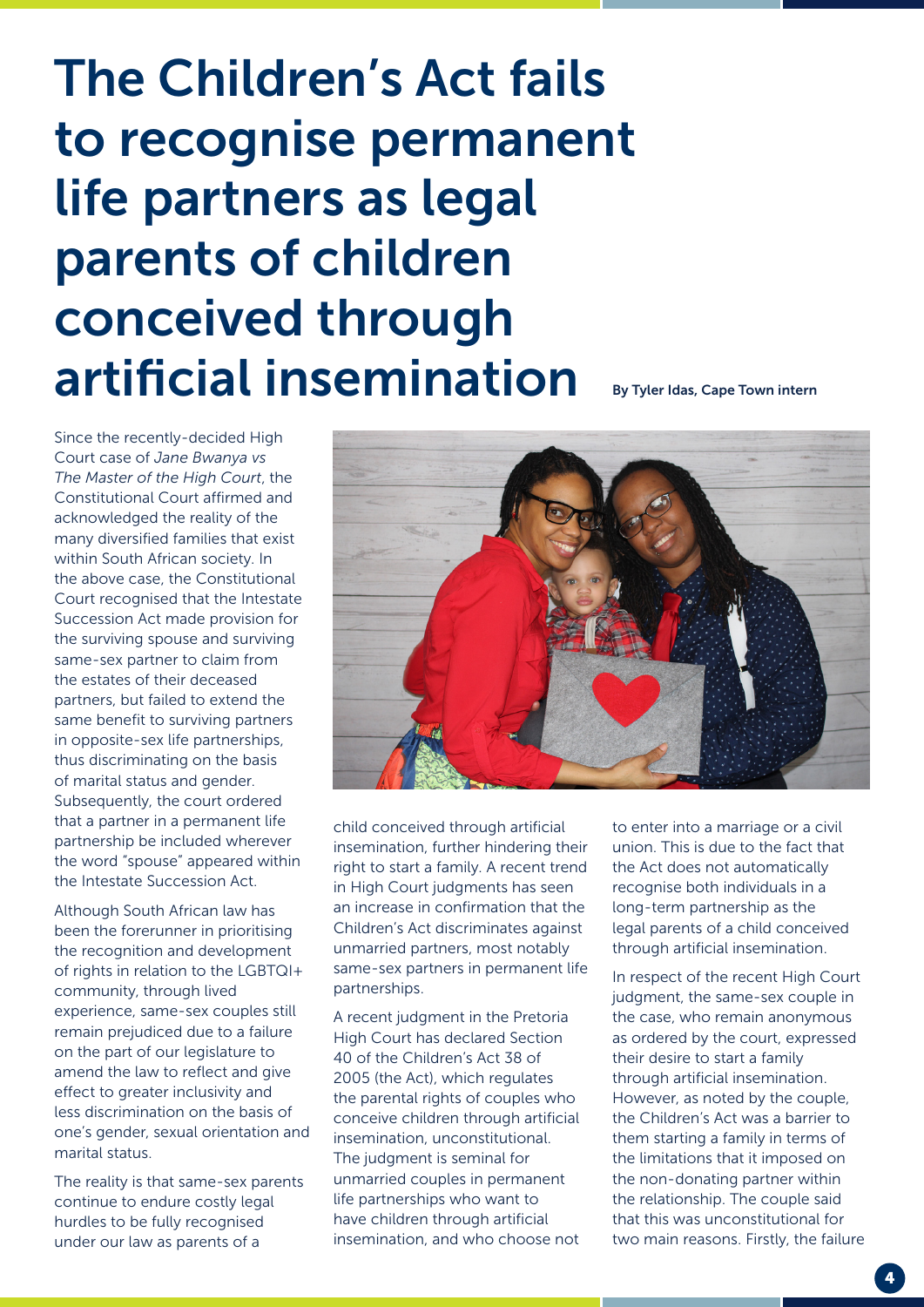to automatically recognise both individuals in a life partnership as the legal parents of any child they have through artificial insemination constituted unfair discrimination, mostly against same-sex couples and those who chose not to get married. Secondly, the couple argued that the Act violated the constitutional rights of children born to unmarried same-sex couples. This was because the failure to automatically recognise both partners as the legal parents would negatively impact any children they choose to have by artificial insemination.

In terms of the legal impact, any child born via artificial insemination to an unmarried couple would not have a legal right to inherit from the non-carrying or non-donating parent's estate should they die intestate. Furthermore, the nonbiological parent would not have an automatic right to participate in important life decisions affecting the wellbeing of the child conceived through artificial insemination, such as parental rights relating to care and contact, education and health should the partners choose to separate, or one predeceases the other.

Currently, the Act only caters for married heterosexual couples who conceive a child through artificial insemination, in which both parents are automatically recognised as the legal parents of the child. This is applicable even in cases where only one spouse has donated a gamete (ovum or sperm) to conceive the child. Hence, the non-biological husband of the carrying spouse would automatically be recognised as the child's father rather than the biological sperm donor.

In contrast, in the event of an unmarried same-sex couple, or a couple in a life partnership choosing to conceive a child through artificial insemination, only the individual who has donated their sperm or ovum will be recognised as the legal parent of the child so conceived.



The non-donating partner will only be recognised as the legal parent should they submit an application to a High Court to adopt the child legally, or if they choose to enter into a parental rights agreement with the biological mother of the child conceived, or alternatively if a Will stipulates that they are to be appointed as the child's legal guardian in the event of death of the biological parent.

The Centre for Child Law, who stood in as amicus curiae in the matter, argued that the Children's Act did not specifically discriminate against same-sex couples. Instead, they argued that a same-sex couple who chose to marry, or who were in a civil union, would both automatically be recognised as the legal parents of any child that they conceived through artificial insemination. The Centre for Child Law further argued that the Act was unconstitutional on the basis that the Act failed to recognise unmarried same-sex and heterosexual couples in a permanent life partnership as the parents of any child they chose to conceive through artificial insemination based on their marital status.

The recent trend in judgments highlights the failure of our legislature to keep up with

the social development of the multifarious forms of families which exist within our society and how they come to be. Furthermore, the recent judgments indicate a shift away from the traditional forms of marriage and civil unions which were once a core feature in all societies. Acting Judge Van Veenendaal, who presided over the case, noted that it is common knowledge that these days, parties, for various reasons, preferred not to get married or to have some form of formal process.

The acting judge thus held that it is in the best interest of both the child and the lifelong same-sex partners who choose to have children through the artificial insemination process, to have legal certainty regarding their parental rights and responsibilities. The court thus ordered that Section 40 of the Children's Act, which specifically deals with artificial insemination, must now include the words "or permanent life partner" whenever it refers to a "spouse". The court stated that this would ensure that the unmarried parents who choose to have children through artificial insemination would both be recognised as the legal parents in the same way as married couples.<sup>●</sup>